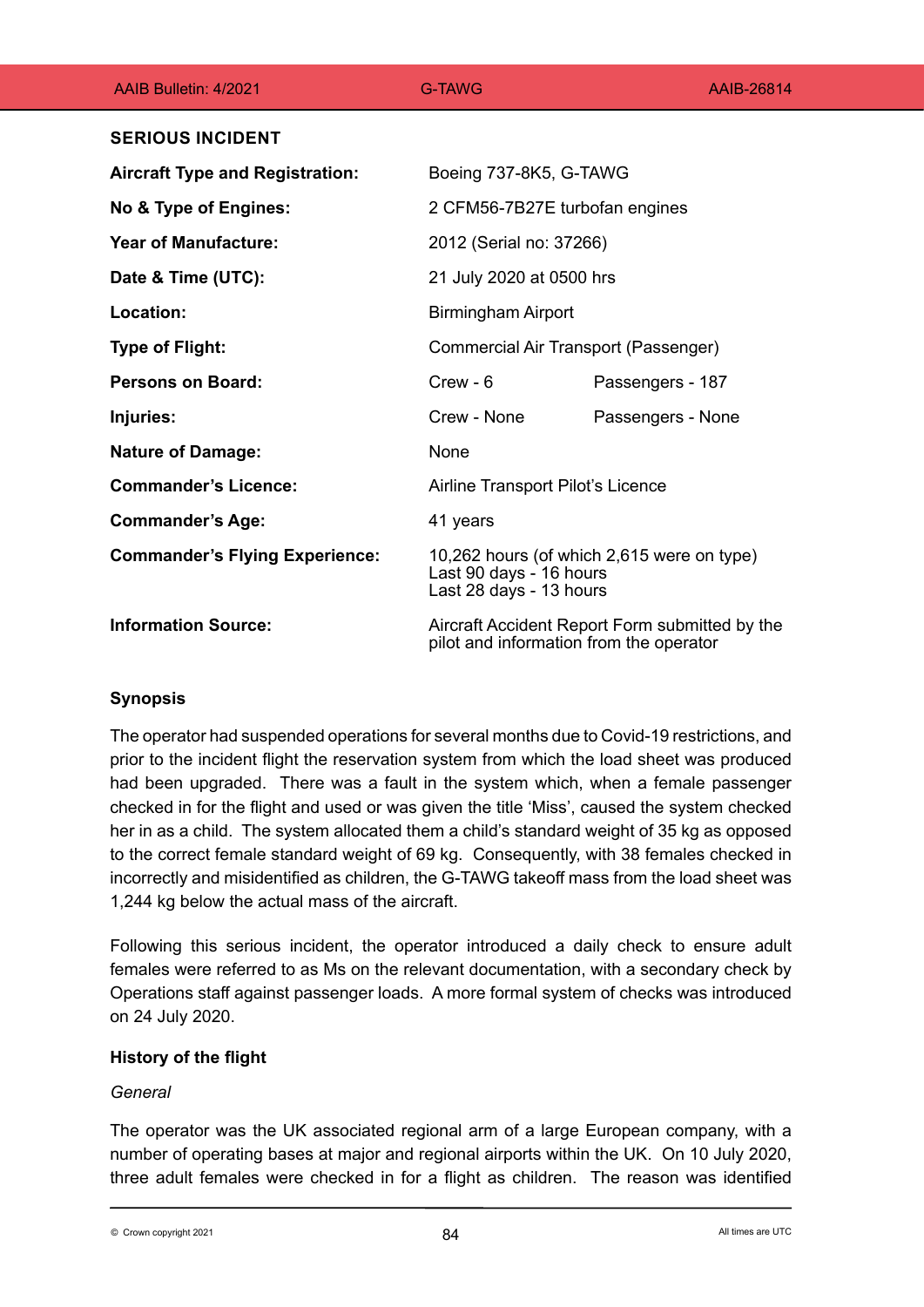as the use of the title 'Miss', which the system interpreted as a child and not as an adult, equivalent to a weight difference of 34 kg. Action was taken to correct the problem, and the situation was monitored. On 21 July 2020, three flights by three different aircraft from the same operator departed from the UK with inaccurate load sheets caused by the same issue. G-TAWG was the first of the three to take off, at 0500 hrs from Birmingham International Airport.

The flight crew had two documents available to them: the flight plan showing the route and planning information with predicted takeoff weight; and a load sheet providing the actual weight and distribution of the passengers, including additional weight such as cargo, from which aircraft performance was calculated. Procedures for how these documents were used were set out in the airline's Operations Manual.

## *The incident flight*

The aircraft was to depart on a scheduled flight from Birmingham International Airport to Palma de Mallorca airport (PMI), Spain. The weather at 0450 hrs, 10 minutes before departure, was wind calm, CAVOK, OAT 8°C, dew point 6°C and QNH 1026 hPa. As part of the prestart procedure, the flight crew reviewed the flight plan, which gave an expected takeoff weight (TOW) of 66,495 kg (Figure 1), and the load sheet, which gave a TOW of 64,889 kg (Figure 2). They noticed that there was a discrepancy, with the load sheet showing 1,606 kg less than the flight plan. They noted that the number of children shown on the load sheet was higher than expected, at 65, compared to the 29 which were expected on the flight plan. The commander recalled thinking that the number was high but plausible; he had experienced changing loads on the run-up to the temporary grounding $^{\rm 1}$  as passengers cancelled and altered trips at short notice.

|  | PLD : PAX 072/086/029 CGO 0KG |  |  |
|--|-------------------------------|--|--|
|  |                               |  |  |

|           | EST        | MAX    | ACTUAL |
|-----------|------------|--------|--------|
|           | DOW 042650 |        |        |
|           | PLD 015918 |        |        |
|           | ZFW 058568 | 061688 |        |
|           | TOF 007927 | 020895 |        |
|           | TOW 066495 | 078999 |        |
| <b>TF</b> | 005281     |        |        |
|           | LDW 061214 | 065317 |        |
|           | REM 002646 |        |        |



#### **Footnote**

As a result of the imposition of Covid-19 restrictions.

© Crown copyright 2021  $85$  Berger and the comparison of  $85$  and the comparison of  $85$  and times are UTC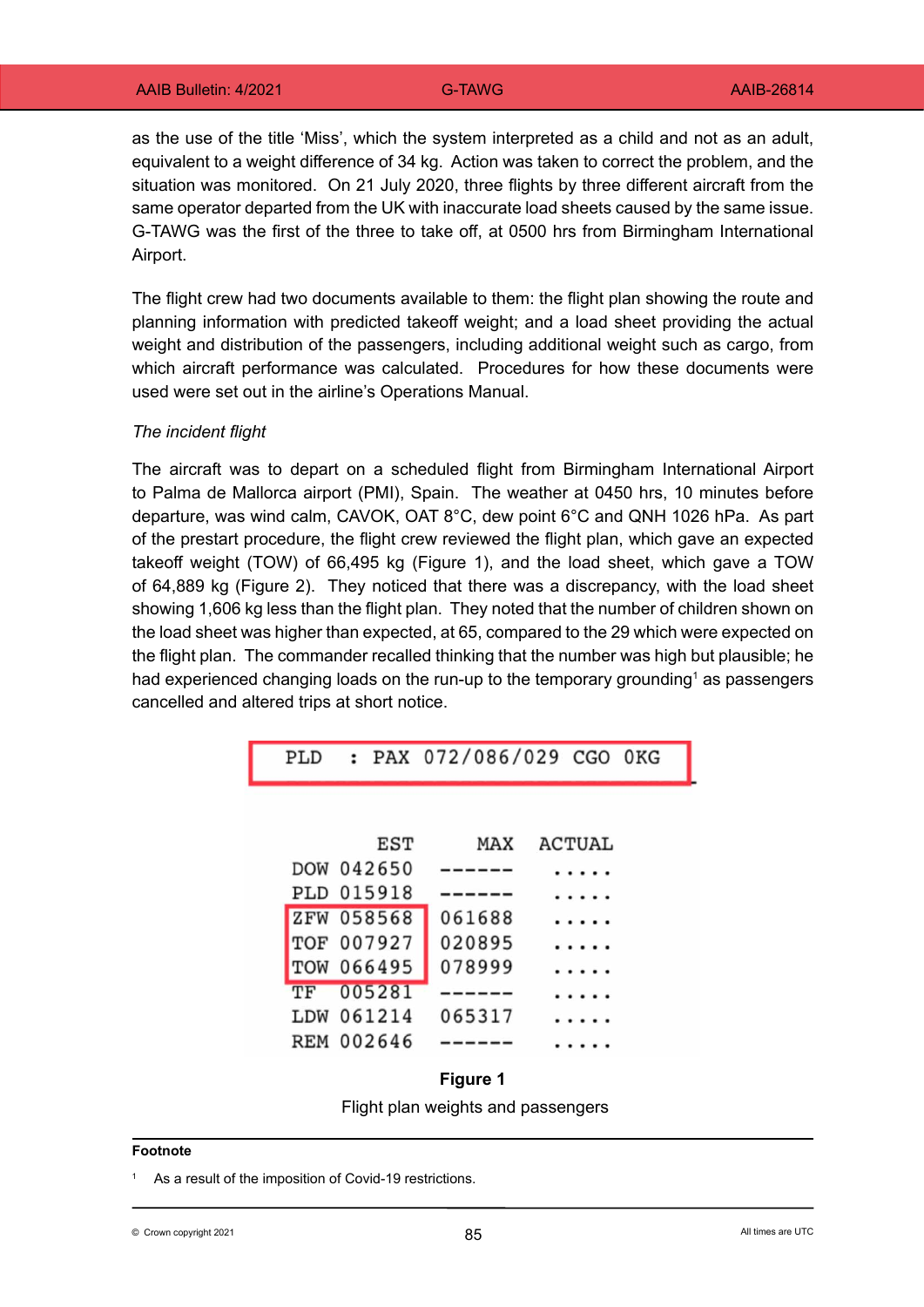| <b>PASSENGER/CABIN BAG</b> | 11328<br>701<br>PAX Y        | 65/<br>5/ TTL 187<br>182 |
|----------------------------|------------------------------|--------------------------|
| <b>TOTAL TRAFFIC LOAD</b>  | 14066                        |                          |
| DRY OPERATING WEIGHT       | 42650                        |                          |
| ZERO FUEL WEIGHT ACTUAL    | 56716 MAX 61688              | <b>ADJ</b>               |
| TAKE OFF FUEL              | 8173                         |                          |
| TAKE OFF WEIGHT ACTUAL     | 64889<br><b>MAX</b><br>78999 | <b>ADJ</b>               |
| <b>TRIP FUEL</b>           | 5400                         |                          |
| LANDING WEIGHT ACTUAL      | 59489<br><b>MAX</b><br>65317 | AD J                     |

## **Figure 2**

Load sheet weights and passengers

He remarked that variances between actual and expected Zero Fuel Weight (ZFW)<sup>2</sup> were not uncommon. A further issue with the load sheet on the flight was the baggage load, which had been calculated as 35 bags at a standard mass of 16 kg, and 150 bags whose actual masses averaged 14.5 kg per bag. This was an unusual occurrence, but the use of actual masses was permitted by the Operations Manual. The commander also took care to check the load sheet taxi fuel was correct, as he had noticed a discrepancy with the flight plan statistical taxi fuel<sup>3</sup>. After a brief discussion, the flight crew decided that they were content with the load sheet, the actual bag weights being very close to standard and the new ZFW being understood as a function of the differing passenger load.

The flight crew followed the normal procedure to calculate takeoff performance independently using the Boeing Onboard Performance Tool (OPT). With a light and variable wind, they elected to use a 5 kt tailwind with the load sheet data to compute takeoff performance. Nothing unusual was noticed by the crew on departure and the flight continued normally to the destination.

Subsequent use of the actual takeoff weight for performance calculations showed that all departure airspeeds should have been one knot greater than those used on the incident flight, and the thrust required should have been 88.9%  $\mathsf{N}_\text{\tiny{1}}$  compared to the 88.3%  $\mathsf{N}_\text{\tiny{1}}$  set on the incident flight. The screen displays from the Boeing OPT are shown in Figure 3, with the incorrect load sheet takeoff weight on the left and the correct takeoff weight on the right. The resulting one knot difference in takeoff speeds (V<sub>1</sub>, V<sub>2</sub> and V<sub>R</sub>) can be seen in the bottom right of each screenshot, and the different takeoff thrusts on the bottom left.

A calculation was carried out for the actual TOW and environmental conditions, using a calm wind rather than assuming a 5 knot tailwind. The result showed that a thrust of 88.2%  $N<sub>1</sub>$ would have been required to meet regulatory requirements.

The crew procedure for performance planning is set out at Figure 4.

### **Footnote**

The Zero Fuel Weight is the weight of the aircraft fully loaded with crew, passengers, bags and freight with only the weight of the fuel to be added.

<sup>3</sup> Statistical taxi fuel is a statistical prediction of the fuel expected to be used for taxiing based on previous departures.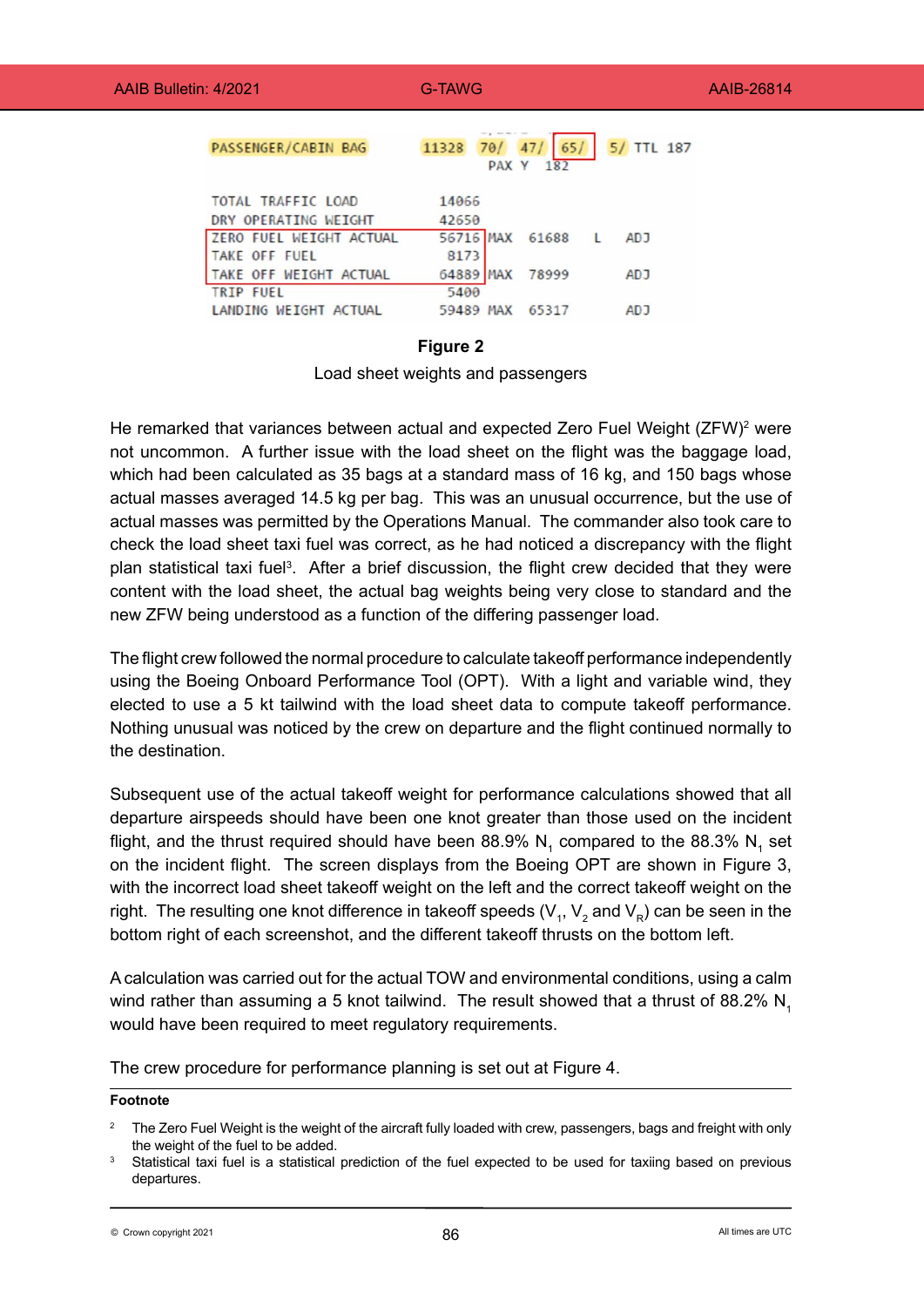| 720 Mon 27.2d                   | PERFORMANCE - TAKEOFF                                        |                                  | $+1.100h$<br>I<br>$\circ$ |                              |                          | <b>PERFORMANCE - TAKEOFF</b> | $\circ$<br>W                     |
|---------------------------------|--------------------------------------------------------------|----------------------------------|---------------------------|------------------------------|--------------------------|------------------------------|----------------------------------|
| <b>AIRPORT INFO</b>             | <b>NOTAM</b>                                                 | CDL                              | <b>SEND OUTPUT</b>        | AIRPORT INFO                 | NOTAM                    | MIL                          | SEND OUTPUT<br>CDL               |
| <b>G-TAWG</b>                   |                                                              |                                  |                           | <b>G-TAWG</b><br><b>ARPT</b> |                          | <b>EXPERIMENT</b>            | <b>RTG</b>                       |
| <b>ARPT</b>                     |                                                              | <b>STIMBER</b>                   | <b>RTG</b>                |                              |                          |                              |                                  |
| <b>RWY</b>                      | MAX                                                          |                                  | <b>ATM</b>                | <b>RWY</b>                   |                          | MAX                          | <b>ATM</b>                       |
| <b>INTX</b>                     |                                                              | <b><i><u>CONTRACTORS</u></i></b> | <b>IMPCL</b>              | <b>INTX</b>                  |                          | <b>STARTON</b>               | <b>IMPCL</b>                     |
| <b>COND</b>                     |                                                              | <b>REINFORCE</b>                 | <b>FLAP</b>               | COND                         |                          | <b>SANCADO</b>               | <b>FLAP</b>                      |
| WIND -5 KT<br>(5 TW/O XW) KT    | лиян                                                         |                                  | <b>REV</b>                | WIND -5KT                    | (5 TW/O XW) KT           | 14.000                       | <b>REV</b>                       |
| OAT 7C<br>(45F)                 |                                                              |                                  | A/I                       | OAT 7C                       | (45 F)                   |                              | A/I                              |
| QNH 1026.0 HPa<br>(30.30 IN HG) | <b>Firem</b>                                                 |                                  | A/C                       | <b>QNH</b> 1026.0 HPa        | (30.30 IN HG)            |                              | A/C                              |
| Takeoff Weight: 64889 KG        |                                                              |                                  | CG(%): 24.3               |                              | Takeoff Weight: 66133 KG |                              | CG(%): 24.3                      |
| 737-800/CFM56-7B27              |                                                              | <b>FULL</b><br>ATM               | <b>Rwy Graphic</b>        |                              | 737-800/CFM56-7B27       | <b>TOLE</b>                  | <b>Rwy Graphic</b><br><b>ATM</b> |
| <b>FLAP</b><br>5                | <b>ACCEL HT</b><br><b>TRIM</b><br>5.25<br><b>1090 ft AGL</b> |                                  | V1 138 KT                 | FLAP<br>5                    | ACCEL HT<br>1090 ft AGL  | <b>TRIM</b><br>5.25          | V1 139 KT                        |
| <b>RWY / INTX</b>               |                                                              |                                  | <b>VR 139 KT</b>          | <b>RWY/INTX</b>              |                          |                              | <b>VR 140 KT</b>                 |
| 33/E                            |                                                              |                                  | V2 144 KT                 | 33/E                         |                          |                              | V <sub>2</sub> 145 K             |
| <b>TOGW</b><br>64889 KG<br>88.3 | $D-TO-2$<br><b>SEL TEMP</b><br>44 C                          |                                  | Vret40 139 KT             | <b>TOGW</b><br>66133 KG      | $D-TO-2$<br>88.9         | <b>SEL TEMP</b><br>42 C      | Vret40 139 KT                    |

**Figure 3** Boeing Onboard Planning Tool performance data

| Table 2.2.6(1) |  |  |
|----------------|--|--|
|                |  |  |

| Captain                                                                                  | <b>First Officer</b>                                                                                                                                                        |  |  |
|------------------------------------------------------------------------------------------|-----------------------------------------------------------------------------------------------------------------------------------------------------------------------------|--|--|
| Both pilots shall verify the loadsheet independently.                                    |                                                                                                                                                                             |  |  |
| Callout:                                                                                 |                                                                                                                                                                             |  |  |
| <b>Actual ZFW</b>                                                                        | Verify against planned ZFW on OFP.<br>Enter actual ZFW in CDU PERF INIT<br>page.<br>Call out PERF INIT GW minus taxi fuel<br>as gross error check against loadsheet<br>TOW. |  |  |
| Actual TOW (check for gross error)                                                       | Verify against planned TOW on OFP.                                                                                                                                          |  |  |
| CRZ CG (use MACTOW or<br>$\bullet$<br>MACZFW whichever is lower).<br>Verify CDU entries. | Enter CRZ CG on CDU PERF INIT<br>page.<br>Execute entries.                                                                                                                  |  |  |
| MACTOW.<br>$\bullet$<br>Verify MACTOW entry                                              | Enter MACTOW on TAKEOFF REF<br>page 1/2.                                                                                                                                    |  |  |
| All weights should be called out rounded up to the next higher 0.1T.                     |                                                                                                                                                                             |  |  |

For OPT calculation, agree airport, runway, takeoff weight, thrust, configuration and other assumptions.

Complete takeoff calculation independently using the latest airport information.

# **Figure 4**

# Performance planning procedure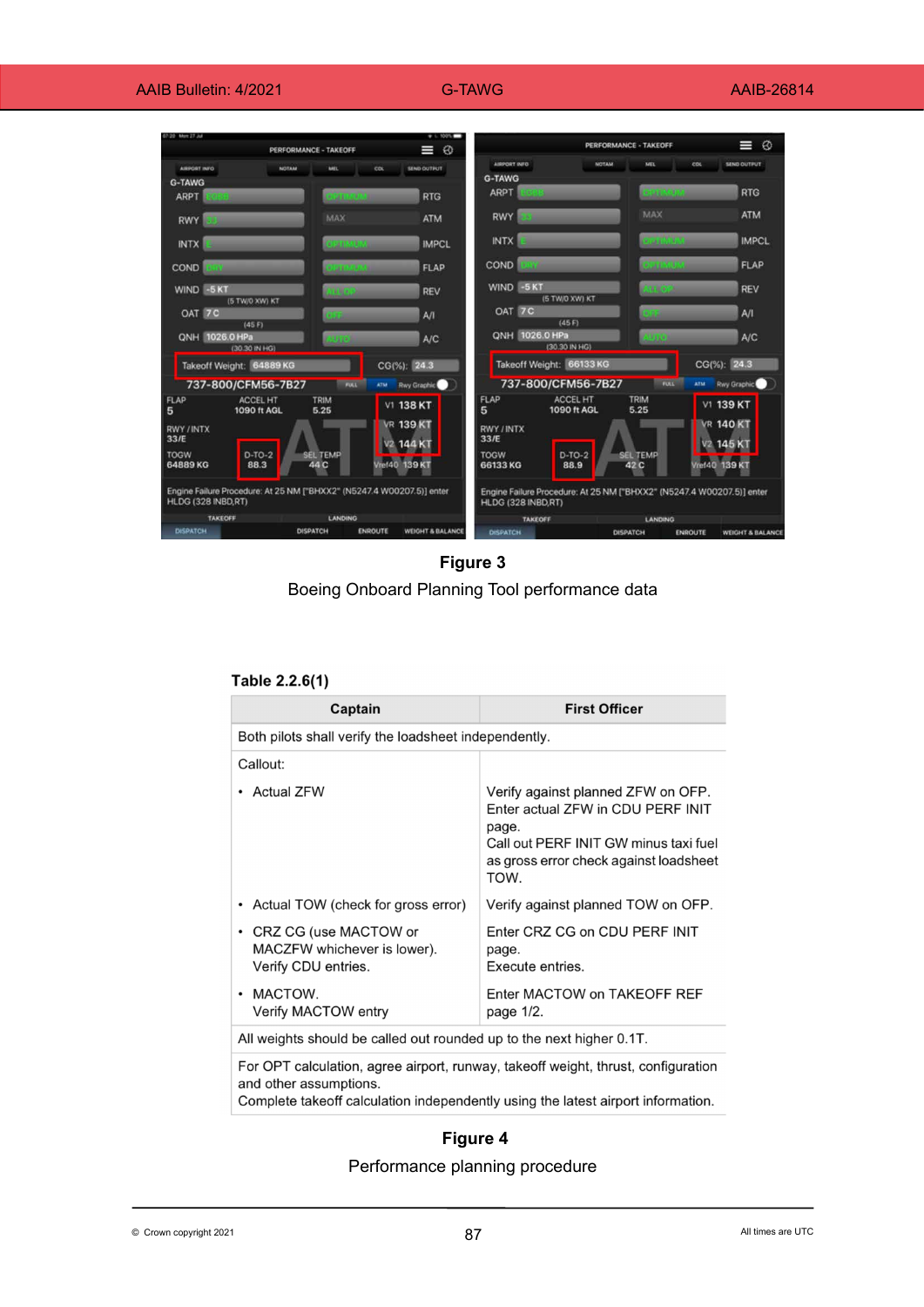The Ground Operations Manual sets out the actions to be taken should any last-minute changes (LMC) above a certain value be made to the payload (Figure 5).

#### $3.4$ **Last Minute Changes**

If any last minute change occurs after the completion of the loadsheet, (mass and balance documentation), this must be brought to the attention of the commander and the last minute change must be entered on the loadsheet (mass and balance documentation).

If the total LMC exceeds the values shown in this table below, a new mass and balance document must be prepared.

| Aircraft Type | <b>LMC Exceeds</b>      |
|---------------|-------------------------|
| B737          | 500 kg (Including fuel) |

# **Figure 5** Last-minute change weight limit

## **Airline IT system**

Part of the operator's IT system was an integrated check-in system, which was undergoing an upgrade as part of a wider system upgrade for the airline industry.

Prior to the upgrade being implemented, users were involved in considering any risks that might occur as part of the upgrade and, during User Acceptance Testing (UAT), the system functioned as expected. In some of the training meetings held in London in February 2020, the different titles for passengers, such as Mr, Mrs and Dr, used by the various markets, had been discussed in relation to standard IATA usage. The relationship between a passenger's title and the standard weight allocated was not discussed. No specific test scenarios looking at passenger titles were examined in the UAT.

On the first flight after the upgraded system was implemented, an adult female passenger was checked in for a flight as a child and was also shown on the load sheet as a child. This was spotted by the flight dispatcher and the operator's systems delivery manager. A check of the flight revealed two other cases where the same error had occurred. No safety or ground operations reports were submitted about this occurrence.

The system programming was not carried out in the UK, and in the country where it was performed the title Miss was used for a child, and Ms for an adult female, hence the error. A manual solution for correcting the problem was quickly identified that involved a team identifying upcoming flights, checking each booking, and changing all adult females with the title 'Miss' to 'Ms', which overcame the problem. Subsequently, this work was shared between two teams, and the process was completed every afternoon and evening for the next day's flights. It was checked again every morning, where possible, before flights departed.

As a further mitigation measure, Ground Operations had requested that the check-in-staff pay particular attention to female passengers and double check that they showed in the system as females and not as children when they presented themselves at the check-in desk or at the gate. This request was sent out electronically to all ground stations. This was initially a recommendation, as it was not prescribed in the Ground Operations Manual.

 $\otimes$  Crown copyright 2021 **All times are UTC**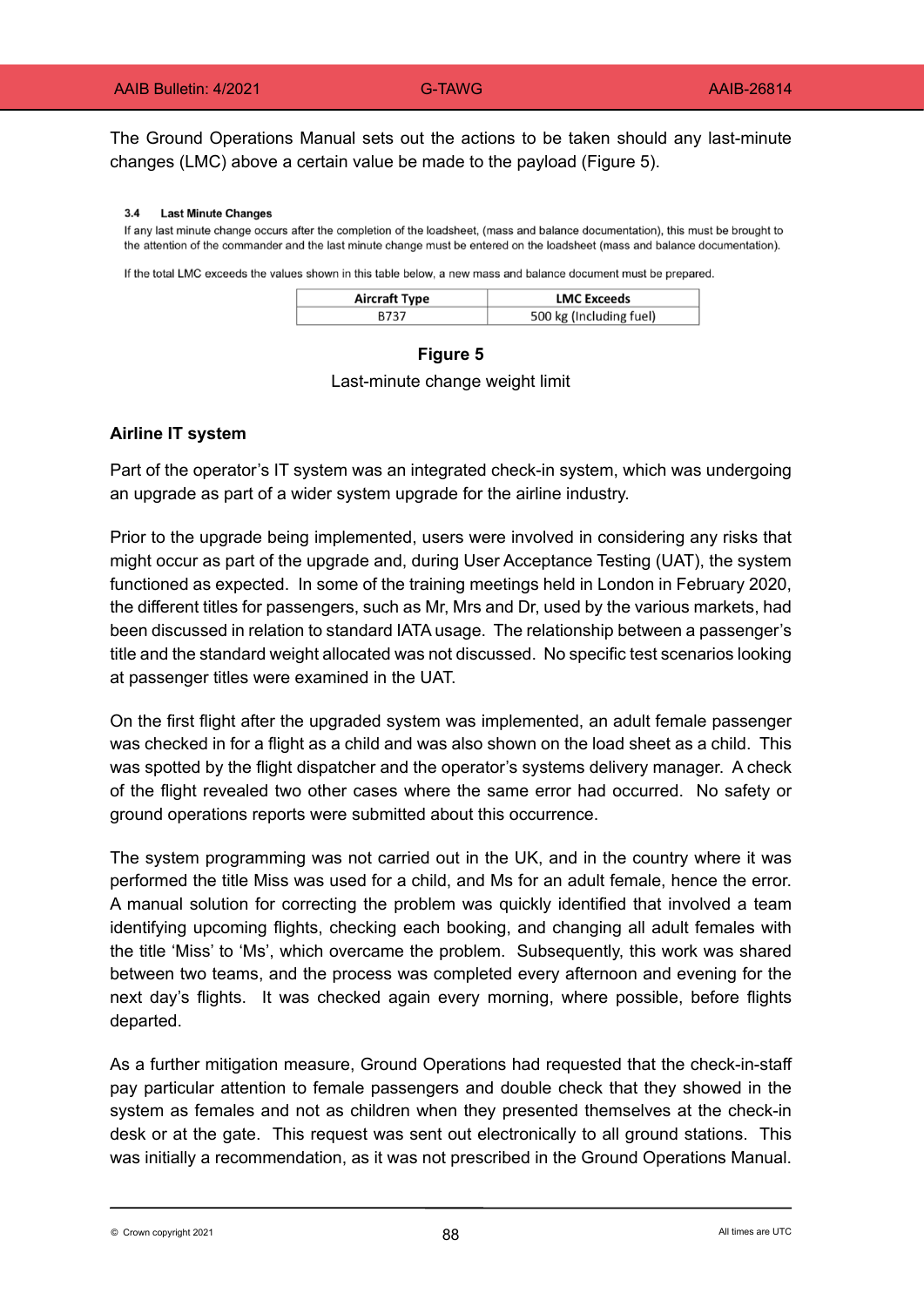The upgrade programmers adapted a piece of software, which changed the title of any adult female from Miss to Ms automatically, and this was implemented on 17 July 2020. This adaptation was only capable of changing bookings before check-in. Any passenger bookings with the title Miss already checked in, including online up to 24 hours before departure, would not be amended. On 20 July 2020, the programmer was making enhancements to the program to improve its performance. This should not have stopped the program from working, but as this was a 'fix', it could not be known for sure.

A combination of the teams not working over the weekend and the 'online' check-in being open early on Monday 20 July, 24 hours ahead of the flight, meant the incorrectly allocated passenger weights were not corrected.

### **Analysis**

The incident occurred due to a simple flaw in the programming of the IT system, which was due to the meaning of the title 'Miss' being interpreted by the system as a child and not an adult female. This was because in the country where the system was programmed, Miss is a child and Ms is an adult female. This issue had not been identified as part of the initial risk analysis and did not manifest itself during the trial simulations. For the incident flight, the weight of passengers on the load sheet was below the actual weight of the passengers by 1,244 kg, which was more than the 500 kg LMC weight difference above which a new load sheet should have been produced, had the weight discrepancy been identified.

When the issue was first identified, the operator had instigated Safety Action to prevent an incorrect load sheet being produced and used for aircraft performance planning. However, the work of correcting the adult females wrongly listed as children was handled by teams that were not working over the weekend. Passengers were able to check in online 24 hours before departure, on 20 July 2020. On this day, a software 'fix' was being applied to the system, possibly preventing it from identifying incorrect passenger status before the incident flight on 21 July.

Whilst an incorrect takeoff weight was used for aircraft performance planning, the thrust required for the actual TOW and environmental conditions (88.2%  $\mathsf{N}_{\mathsf{1}}$ ) was marginally less than the thrust used for the takeoff (88.3% N<sub>1</sub>). This meant the safe operation of the aircraft was not compromised.

### **Conclusion**

A flaw in the IT system used by the operator to produce the load sheet, meant that an incorrect takeoff weight was passed to the flight crew. As a result, the aircraft departed with a takeoff weight 1,244 kg more than stated on the load sheet. An upgrade of the system producing load sheets was carried out to prevent reoccurrence.

 $\otimes$  Crown copyright 2021 **All times are UTC**